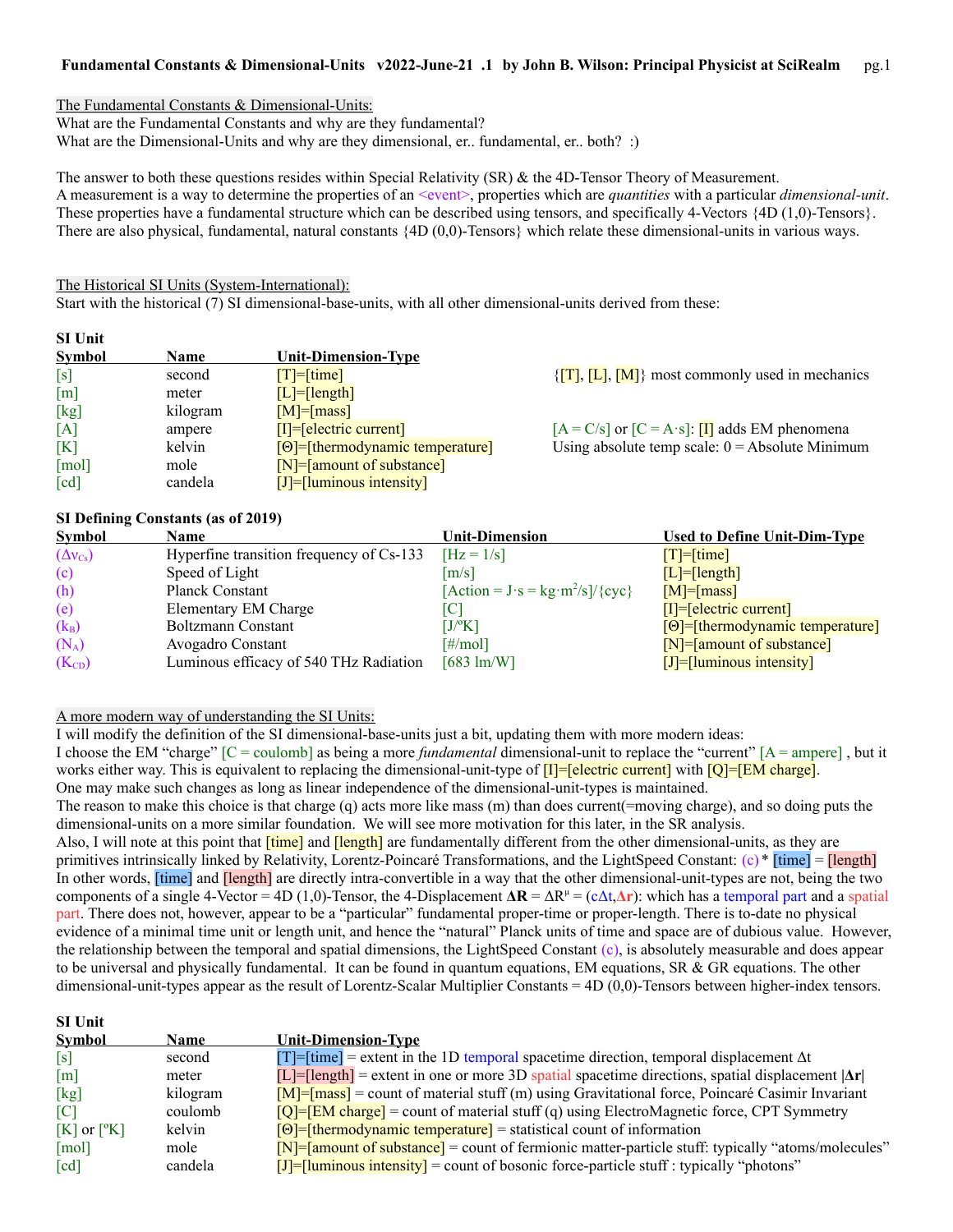# The Primitive Dimensional-Units, Length and Time:

The universe can be modeled as a 4D spacetime manifold. The manifold is the collection of all possible  $\le$ vents $\ge$ , which are points in 4D spacetime, the basic elements of the spacetime. The most basic property of an event is its 4-Position  $\mathbf{R} = \mathbf{R}^{\mu} = (\mathbf{c} \cdot \mathbf{r})$ . Consider that the actual measurement of most physical properties actually boils down to being one or more measurements of certain positions (**r**) at certain times (t): i.e. Rods [length] and Clocks [time]. There is a deep reason for this: It enables the counting of  $4D \le$ vents>.

### Events have/are-subject-to: **Location, Motion, Substantiation, Alteration** :

#### All <events> have:

**Location**: described by 4-Position  $\mathbf{R} = \mathbb{R}^{\mu} = (c\mathbf{t}, \mathbf{r})$  and/or 4-Displacement  $\Delta \mathbf{R}$ , it's most basic property, providing [time] & [length]. **Motion**: described by 4-Velocity  $U = U^{\mu} = \gamma(c, u) = dR/d\tau = c\overline{T}$  which gives a worldline, the evolution of  $\leq$ vents> along a 4D-path.

An  $\le$ event $\ge$  may or may not have "something" at it, or **Substantiation**: {These "substances" are all 4-Scalars = 4D (0,0)-Tensors} All of these substances can potentially "move", by multiplication with the 4-Velocity **U**. This is often called a "flux".

One or more Particles or SR "Dust" = RestNumberDensity  $(n_0)$  at the <event> gives 4-NumberFlux  $N = (n_0)U$ .

This can give **[amount of substance]** for fermions=matter-particles, or **[luminous intensity]** for bosons=force-particles.

A RestMass  $(m_0)$  at the  $\leq$  event> gives 4-Momentum  $P = (m_0)U \& \text{ unit-dimensional-type}$  [mass].

A RestCharge ( $q = \rho_0/n_0$ ) at the <event> gives 4-ChargeFlux  $J = (\rho_0)U \& \text{unit-dimensional-type } [EM \text{ charge}]$ .

A RestSpin  $(s_0)$  at the  $\le$ event> gives 4-Spin  $\mathbf{S} = (s_0)\overline{\mathbf{S}}$ , but no new unit-dimension-type as it uses  $[\text{time}]$  &  $[\text{length}]$  &  $[\text{mass}]$ . *Note: it does give the new dimension of [action]* = [mass]\*[length]<sup>2</sup>/[time], but just not a new linearly-independent dimension.  *In the same way that one can choose between EM [charge] or [current] as a base, one could use [action] as base instead of [mass].* A RestTemperature (T<sub>o</sub>) at the <event> gives 4-ThermalVector **Θ** = (1/k<sub>B</sub>T<sub>o</sub>)U & unit-dimension-type [thermodynamic temperature].

So, Substantiation of an  $\le$ event $\ge$  by a 4-Scalar can add unit-dimensionality beyond just the usual relativistic [time] & [length]. The 4-Scalar quantity (1 component) at the  $\le$ vent $\ge$  multiplies with the 4-Velocity (3 components) to give a 4-Vector (4 components) that can have motion in SpaceTime, i.e. the 4-Scalar "substance" can move through 4D spacetime, with 4-Velocity **U**.

# There is also the possibility of <u><event> Alteration</u>:

This can generally be described with the 4-Gradient  $\partial = \partial^{\mu} = (\partial_t/c, -\nabla)$  by which the quantity of "substance" at the <event> changes.

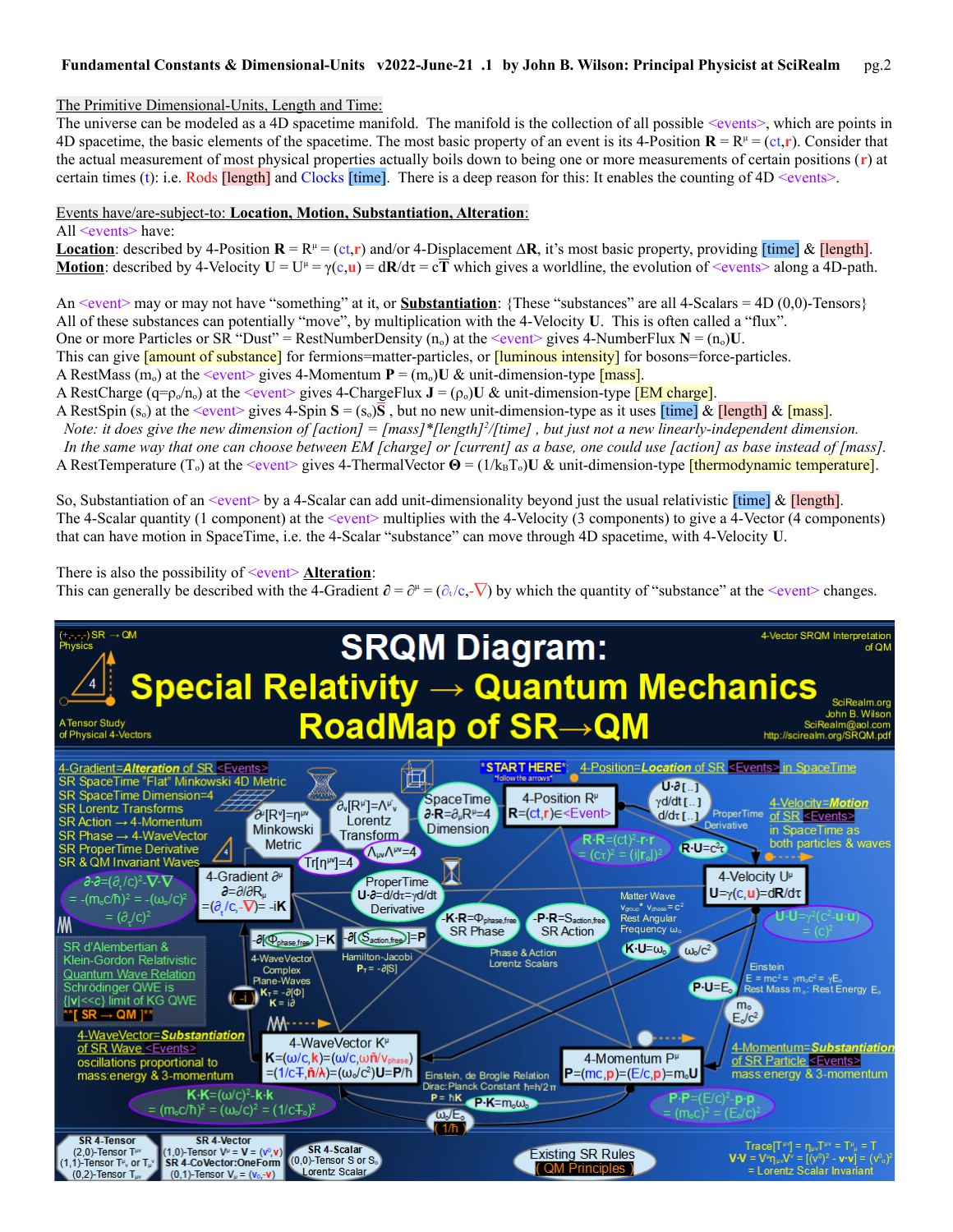### Examples of Measurements:

Again, consider that the actual measurement of most physical properties actually boils down to being one or more measurements of positions (**r**) at certain times (t): i.e. Rods [length] and Clocks [time].

| 4-Position     | $\mathbf{R} = \mathbf{R}^{\mu} = (\mathbf{c}\mathbf{t}, \mathbf{r})$                  | $({\bf R} \cdot {\bf R}) = (ct)^2 - {\bf r} \cdot {\bf r} = (ct_0)^2 = (c\tau)^2 = (i {\bf r}_0 )^2$                                                                                                     | Affine, only Lorentz Invar. |
|----------------|---------------------------------------------------------------------------------------|----------------------------------------------------------------------------------------------------------------------------------------------------------------------------------------------------------|-----------------------------|
|                | 4-Displacement $\Delta \mathbf{R} = \Delta R^{\mu} = (c \Delta t, \Delta \mathbf{r})$ | $(\Delta \mathbf{R} \cdot \Delta \mathbf{R}) = (c \Delta t)^2 - \Delta \mathbf{r} \cdot \Delta \mathbf{r} = (c \Delta t_0)^2 = (c \Delta \tau)^2 = (i  \Delta \mathbf{r}_0 )^2$                          | Vector, Poincaré Invariant  |
| 4-Differential | $d\mathbf{R} = dR^{\mu} = (cdt, dr)$                                                  | $(\mathrm{d}\mathbf{R}\cdot\mathrm{d}\mathbf{R}) = (\mathrm{cdt})^2 - \mathrm{d}\mathbf{r}\cdot\mathrm{d}\mathbf{r} = (\mathrm{cdt}_o)^2 = (\mathrm{cd}\tau)^2 = (\mathrm{i} \mathrm{d}\mathbf{r}_o )^2$ | Vector, Poincaré Invariant  |

**{Affine|Vector} Space Rules: Affine + Affine=N/A, Affine − Affine=Vector, Affine ± Vector=Affine, Vector ± Vector=Vector** Examples:  $Point_2 + Point_1 = N/A$ ,  $Point_2 - Point_1 = Displacement$ ,  $Point \pm Displacement = New Point$ ,  $Disp_2 \pm Disp_1 = Disp_3$ The 4-Position **R** is a 4-Displacement  $\Delta \mathbf{R}$  for which one of the points is "pinned" to the 4-OriginZero  $\mathbf{O} = (0,0)$ .

Displacement: One makes a measurement of {initial position, final position}, then calculate difference  $\{\Delta \mathbf{r} = \mathbf{r}_2 - \mathbf{r}_1\}$ . Velocity: One makes a measurement of {initial position and time, final position and time}, then derive… {**v**=Δ**r**/Δt} Acceleration: One makes a measurement of {initial velocity and time, final velocity and time}, then derive… {**a**=Δ**v**/Δt}

Anything using a mechanical dial: the position of the pointer at a given time. An  $\leq$ event $\geq$ .

Anything with light: the positions of the light points on a screen/detector at particular times. <events>.

Anything using electronics: the count of the # of electrons passing a certain point over some time interval. Counting <events>.

This leads to the SR 4-Vector approach of a single temporal-spatial entity:  $4$ -Position  $\mathbf{R} = \mathbf{R}^{\mu} = (\mathbf{c} \mathbf{t}, \mathbf{r}) = (\mathbf{c}^* \mathbf{t} \mathbf{r} \mathbf{m} \mathbf{c}, \mathbf{r})$  [m] And that leads to a more precise notion of measurement as the counting of individual SpaceTime <events>, with the 4-Position **R** being the most basic "affine" property of an <event>, and 4-Displacement Δ**R** the "vector" interval between any two <events>.

#### 4D-Tensor Theory of Measurements (SR Poincaré Invariance):

SR 4-Vectors have a Poincaré Group linear mapping {technically an affine transformation due to the additive constant}  $(V^{\mu} = \Lambda^{\mu}{}_{\nu}V^{\nu} + \Delta V[\Delta X^{\mu}])$  which preserves interval-magnitude:  $(V^{\mu}V_{\mu} = V^{\nu}V_{\nu} = V\cdot V)$ , which is a calculated 4-Scalar from 4-Vectors.

This idea basically says the following:

A measurement made in one reference frame has an affine relationship to the same measurement made in a different reference frame. In other words, it is a linear relation (a) with a possible additive constant (b) mapping on (x):  $x^2 = ax + b$  {the eqn. of a line} This means that there are certain transformations:symmetries that one can do and still get the same invariant measurement interval.

**Active SR Transformations** (the system being measured is changed in a certain way, the reference coordinate frame is not changed): One can rotate the system of objects. Ex. Pick an angle:axis and rotate whole experiment by that amount.  $\Lambda^{\mu\nu}{}_{\nu} \to \mathbb{R}^{\mu\nu}{}_{\nu}(\theta_{angle}, \hat{\bf{n}})$ One can boost the system of objects. Ex. Have the whole experiment move uniformly on a track.  $\Lambda^{\mu}{}_{\nu} \to B^{\mu}{}_{\nu} (\beta)$  or  $B^{\mu}{}_{\nu} (\varphi_{\text{hyperangle}}, \hat{\mathbf{n}})$ One can translate in space the system of objects. Ex. Move everything 3 m to the left.  $\Delta X^{\mu} \rightarrow \Delta x$ One can translate in time the system of objects. Ex. Take pic of clock-rod. Wait 15 mins and then measure using pic.  $\Delta X^{\mu} \rightarrow \Delta ct$ 

**Passive SR Transformations** (the system being measured is not changed, the reference coordinate frame is changed in a certain way): One can rotate the reference coordinate frame. Ex. Rotate your measuring rods about some axis, then do measurement. One can boost the reference coordinate frame. Ex. Have the measuring rods uniformly move on a track, then do measurement. One can translate the reference coordinate frame in space. Ex. Move the measuring rods 5 ft south, then do measurement. One can translate the reference coordinate frame in time. Ex. Take pic of object. Wait 5 seconds, then do measurement on pic.

Note: There is a symmetry to the active:passive transforms, whether the measured object or the measuring system gets "changed".

## **Basis Transformations** (the system being measured is not changed, the reference-coordinate-frame-basis is changed):

This is another, different type of passive transformation, as the objects being measured are not changed. Basically, these are transforms other than Poincaré transformations. They are re-scalings of basis and alternate basis-types. Ex. Change the particular dimensional-units, ex.  $\lceil \text{in} \rceil$  to  $\lceil \text{ft} \rceil$ , but not the dimensional-unit-type, still  $\lceil \text{length} \rceil$ . Ex. Change from rectangular Cartesian coordinates to: cylindrical coordinates, spherical coordinates, some other ortho-normal system.

Note: The time translation really applies to both the measured object and measuring system, although taking a pic sort-of fixes it. One could try a "Twin Paradox" setup to get an actual time difference between the object and measuring system. Or, I suppose the setup could be at a different gravitational potential to effect the time difference. Atomic clocks are getting to the technological level to be able to distinguish gravity potentials at the millimeter level...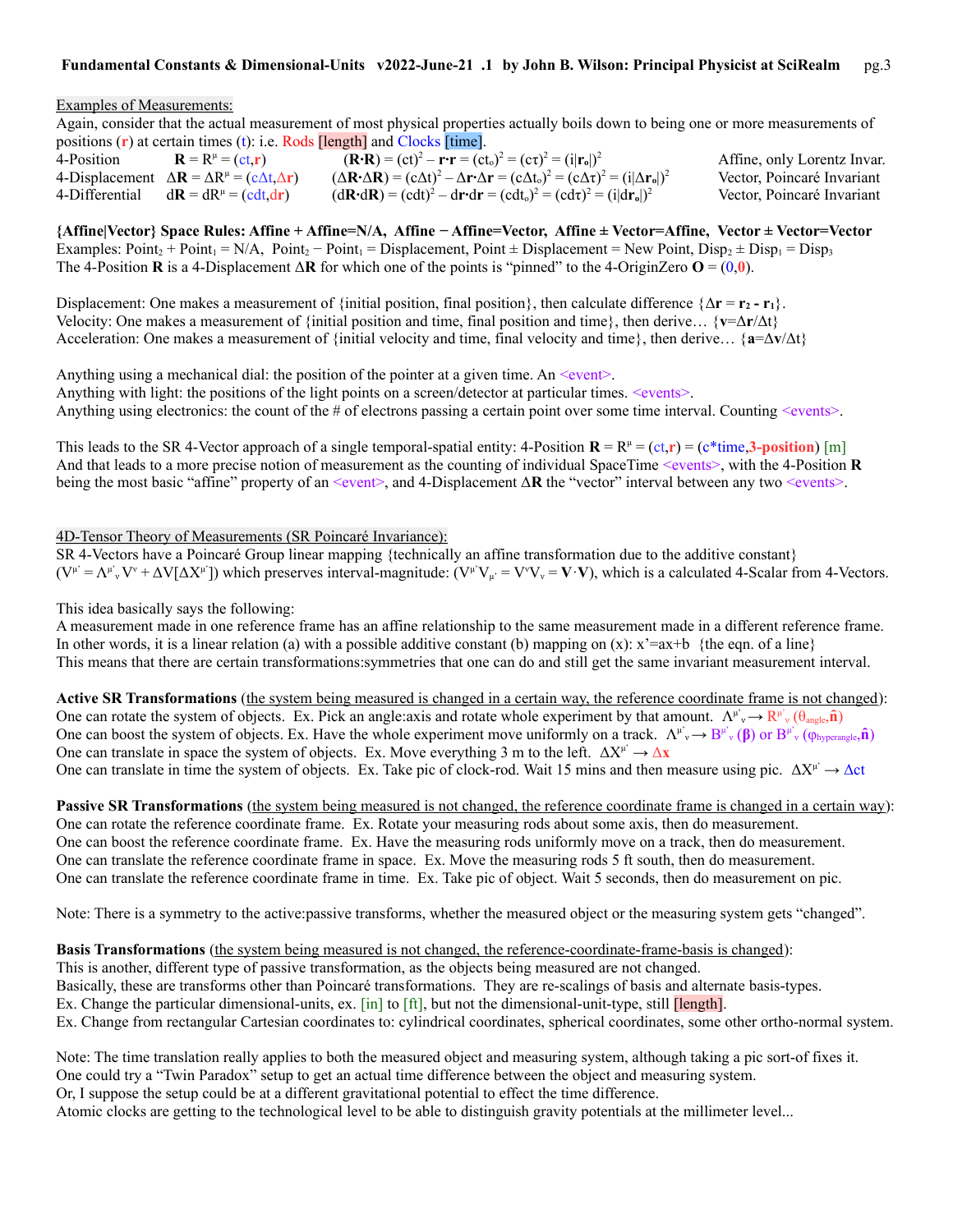Natural vs. artificial constants used with the physically-determined dimensional-unit-types:

1) The arbitrarily-imposed human pick of reference scale or standard, which provides an artificial constant.

Example: *[length]* can be measured in [ft], [m], [miles], [in], [km], [lightseconds], etc.

These tie **[length]** to an arbitrary-chosen physical distance, with the "standard length" typically a robust object, but still composed of a conglomeration of atoms subject to change due to temperature, pressure, humidity, various other stresses, and subject to decay, theft, damage, entropy, etc. Measurements of length are then compared against this reference "object" to get a value.

A better way to pick an arbitrary scale is to use one that is atomically-based, such as the current SI system for [time]. Although time is commonly measured in dimensional-units of [s],  $[\min]$ ,  $[\min]$ ,  $[\dim]$ , etc; the [s]=[second] is at-the-time-of-this-writing based on the hyperfine transition-frequency of Cesium-133 (Caesium-133)  $(\Delta v_{\rm Cs})$ . As all atoms: isotopes of the same type are thought to be identical (same # of protons: same # of protons  $\&$  # of neutrons) in all other respects, they are not subject to as many measurement alterations/errors due to environmental effects or entropy. This provides a much more accurate & precise, reproducible, portable, standard-of-reference.

In most cases, one may transform from one dimensional-unit to another of the same dimensional-unit-type by using a constant scaling-multiplier, called a conversion factor.

ex. 12  $\lceil \text{in} \rceil = 1$   $\lceil \text{ft} \rceil$ . Both of these dimensional-units are of dimensional-unit-type  $\lceil \text{length} \rceil$ .

They also can be written in dimensionless form as a unit-ratio multiplier:  $[12 \text{ in} / 1 \text{ ft}] = 1$ .

While these scaling multipliers are "constant", they are not "fundamental". They are the result of historical, arbitrary human choices. Also, temperature is a bit different. It is an affine transform  $(T = m^*T + a)$  with multiplier (m) and addition (a) as opposed to just a linear transform  $(X' = m^*X)$  with just multiplier (m).

2) "Fundamental constants" which are determined by nature, and are all invariant 4-Scalars=4D (0,0)-Tensors. Some of these known natural constants are:

| Light Speed (Vacuum)                              | (c)                  | $\lceil m/s \rceil$                                | $v=c/n$ , with $n =$ material index-of-refraction |
|---------------------------------------------------|----------------------|----------------------------------------------------|---------------------------------------------------|
| <b>Rest Mass = Invariant Mass</b>                 | (m <sub>o</sub> )    | [kg]                                               | Varies depending on particle type                 |
| EM charge $(= -e$ for electron)                   | (q)                  | [C]                                                | Varies depending on particle type $\{q=n(e/3)\}\$ |
| Electric Constant/Permittivity (Vacuum)           | $(\epsilon_{\rm o})$ | $[F/m = C^2 \cdot s^2/kg \cdot m^3]$               | $(\epsilon_{o}\mu_{o}) = 1/c^{2}$                 |
| Magnetic Constant/Permeability (Vacuum) $(\mu_0)$ |                      | $[H/m = kg·m/C2]$                                  | $(\epsilon_{o}\mu_{o}) = 1/c^{2}$                 |
| Planck's Reduced = Dirac's Constant               | (h)                  | $[J\cdot s = kg\cdot m^2/s = Action]/\{rad\}$      | We shall see this in the next section             |
| Boltzmann's Constant                              | $(k_B)$              | $[J/^\circ K = kg \cdot m^2 / ^\circ K \cdot s^2]$ | See the full presentation SRQM-RoadMap            |
| Avogadro Constant                                 | $(N_A)$              | $\lceil\#/\text{mol}\rceil$                        | Semi-Fundamental: fermion count                   |
| Luminous efficacy of 540 THz Radiation            | $(K_{CD})$           | $[683 \text{ lm/W}]$                               | Semi-Fundamental: boson count                     |
|                                                   |                      |                                                    |                                                   |

Constants with (Vacuum) are considered in their non-interacting state, their effective values change with matter-interaction.  $\leq$ Photon speed> varies in medium ( $v = c/n$  due to atomic interaction times), ex. going through a prism, which causes refraction effects. Note: (c) is large, but never  $\rightarrow \infty$ ; (h) is small, but never  $\rightarrow 0$ ; Always use realistic limits, ex. {  $|\mathbf{v}| \ll c$  } for SR $\rightarrow$ CM, RQM $\rightarrow$ QM

## A quick aside about the, IMHO, un-naturalness of "Natural Units" set to Dimensionless-Unity=1:

Many physicists have been promoting "natural units", in which the scale of the fundamental constants is set to dimensionless-unity. A typical argument is that the SI value of LightSpeed (c) is ridiculously large at  $\sim$ 3 x 10<sup>8</sup> [m/s].

Setting it to 1 [light-second/second] supposedly makes "life" easier, i.e. we don't have to use large exponents. I refute this by noting that my height of  $~5.9 \times 10^{-9}$  [light seconds] is ridiculous, both numerically and in chosen dimensional-units. While setting units to the value of unity is useful in doing numerical calculation and simulations, it obscures the physics otherwise. The SI Units have Prefixes {milli, centi, deci, kilo, mega, giga, etc.} which can be used to alleviate the large exponent issue. Picking units that are relatively-comparable helps in understanding measurements. "Let human size-scales be the measure of all things". \*Not\* using Natural units allows one to continue using the power of dimensional-analysis.

Also, if one could consistently set ALL fundamental constants to the value of 1, then there might be something "natural" about it. However, the EM fine structure constant which is made up from other fundamental constants, does \*not\* equal 1.  $\alpha = (1/4\pi\epsilon_0)(e^2/\hbar c) \sim 1/137$  [dimensionless], {in any system of units, SI, Imperial, Planck, etc.}

Now then, Plank Units. Most of them give extreme values of largeness or smallness. It is unclear whether anything physical actually occurs at these values. However, the Planck Mass is about the same as a dust particle. What "natural" significance does this have? Now I grant you that dust does seem to magically appear on floors and shelves, and I could be wrong, but I am pretty sure that it is not somehow fundamental to the construction of the universe… unless we are talking about the dust gathered to form stellar systems… hmmm... Maybe there is something to it... :) But seriously, I have yet to see anything significant about any Planck [Unit].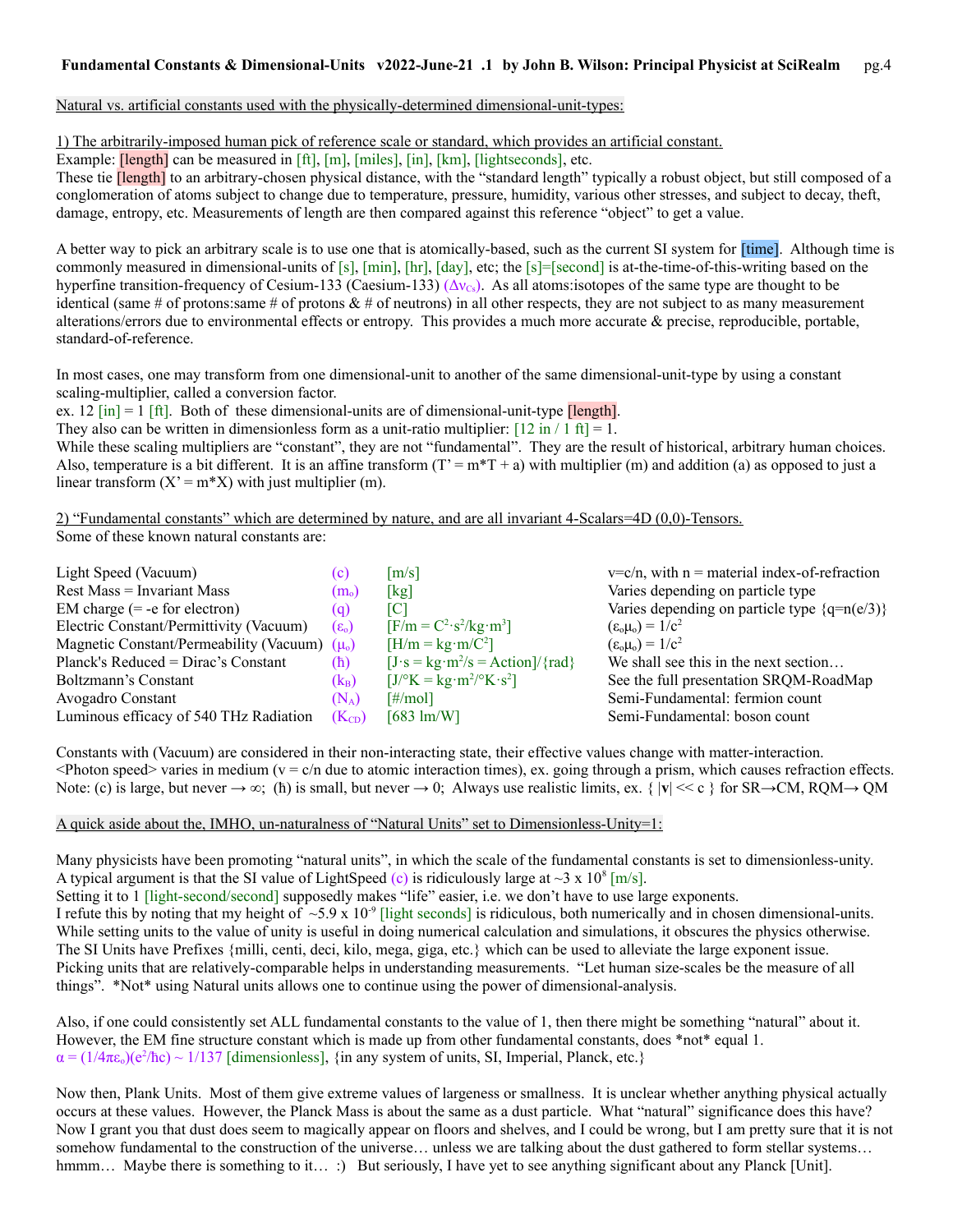#### Origin of Dimensional-Unit-Types:

a) Two of the dimensional-unit-types are 4D <Time∙Space> dual to one another: [time] & [length], the components of 4-Position.

 $t =$  [time] is the 1D positive part of the 4D Minkowski Metric  $\eta_{\mu\nu} = \eta^{\mu\nu} \rightarrow$ Diagonal[+1,-1,-1,-1]<sub>(Cartesian)</sub> in Metric Signature (+,-,-,-) The fundamental time invariant is Rest:Proper Time  $(t_0 = \tau)$ , which depends on a particular measurement arrangement.

r =  $\frac{[length]}{]}$  is the 3D negative part of the 4D Minkowski Metric  $\eta_{\mu\nu} = \eta^{\mu\nu} \rightarrow \text{Diagonal}[+1,-1,-1,-1]$ <sub>(Cartesian)</sub> in Metric Signature  $(+,-,-,-)$ The fundamental space invariant is Rest:Proper Length  $(r_0 = |r_0|)$ , which depends on a particular measurement arrangement.

SR:Minkowski SpaceTime show that these are components of some fundamental 4-Vectors=4D (1,0)-Tensors:

| 4-Position | $\mathbf{R} = \mathbf{R}^{\mu} = (\mathbf{c}\mathbf{t}, \mathbf{r})$                  | $[m] \in [length]$ |                          |                          | Alt. $X = X^{\mu} = (ct, x)$ : only Lorentz, not Poincaré Invariant |
|------------|---------------------------------------------------------------------------------------|--------------------|--------------------------|--------------------------|---------------------------------------------------------------------|
|            | 4-Displacement $\Delta \mathbf{R} = \Delta R^{\mu} = (c \Delta t, \Delta \mathbf{r})$ | $[m] \in [length]$ | Finite                   | $\Delta R = R_2 - R_1$ : | fully Poincaré Invariant                                            |
|            | 4-Differential $d\mathbf{R} = dR^{\mu} = (cdt, dr)$                                   | $[m] \in [length]$ | Infinitesimal d <b>R</b> |                          | fully Poincaré Invariant                                            |

 $(\mathbf{R} \cdot \mathbf{R}) = (\mathbf{c} \mathbf{t})^2 - \mathbf{r} \cdot \mathbf{r} = (\mathbf{c} \mathbf{t}_0)^2 = (\mathbf{c} \mathbf{t})^2 = (\mathbf{i} |\mathbf{r}_0|)^2$ : Proper Time  $(\mathbf{t}_0 = \mathbf{r})$  [s] : Proper Length  $(\mathbf{r}_0 = |\mathbf{r}_0|)$  [m] : { conversion factor c [m/s] :  $\mathbf{r}_0 = \mathbf{c} \mathbf{t}_$ 

The fundamental constant  $(c) =$  LightSpeed =  $\frac{[length]/[time]}{[length]}$  relate these two dimensional-unit-types and allows one to Lorentz-Boost transform from one to the other. Relativistic effects show that these dimensional-units are tied directly to the 4D physical dimensions.

 $(\mathbf{R} \cdot \mathbf{R}) = (\mathbf{c} \mathbf{t})^2 - \mathbf{r} \cdot \mathbf{r} = (\mathbf{c} \mathbf{t}_0)^2 = (\mathbf{c} \mathbf{t})^2 = (\mathbf{i} |\mathbf{r}_0|)^2$  with dimensional-units  $[\text{length}]^2$  $(\mathbf{R} \cdot \mathbf{R})/c^2 = (t)^2 - \mathbf{r} \cdot \mathbf{r}/c^2 = (t_0)^2 = (t_0)^2 = (i|\mathbf{r}_0|/c)^2$  with dimensional-units  $[\text{time}]^2$ 

A sort of "balanced" time-space equality version would be:  $({\bf R} \cdot {\bf R})/c = c(t)^2 - {\bf r} \cdot {\bf r}/c = c(t_0)^2 = c(\tau)^2 = (i|{\bf r}_0|)^2/c$  with dimensional-units  $\text{[length]} \cdot \text{[time]}$ 

"Unit"Temporal 4-Vector  $\overline{T} = \gamma(1,\beta)$ , with Lorentz Scalar Invariant  $\overline{T} \cdot \overline{T} = T^{\mu}T_{\mu} = \gamma^2[1^2 - \beta \cdot \beta]$  = +1  $\overline{T} = U/c$ Null 4-Vector  $\overline{\mathbf{N}} \sim (\pm |\mathbf{a}|, \mathbf{a}) = \mathbf{a}(\pm 1, \hat{\mathbf{n}})$ , with Lorentz Scalar Invariant  $\overline{\mathbf{N}} \cdot \overline{\mathbf{N}} = \mathbf{N}^{\mu} \mathbf{N}_{\mu} = \mathbf{a}^2 [1^2 \cdot \hat{\mathbf{n}} \cdot \hat{\mathbf{n}}] = 0$ "Unit"Spatial 4-Vector  $\overline{S} = \gamma_{\beta \hat{n}}(\beta \cdot \hat{n}, \hat{n})$ , with Lorentz Scalar Invariant  $\overline{S} \cdot \overline{S} = S^{\mu} S_{\mu} = \gamma_{\beta \hat{n}}^2 [(\beta \cdot \hat{n})^2]$ 

- **n̂·n̂**] = -1 **T·S** = (γ\*γ**βn̂**)[**β·n̂**-**β·n̂**] = 0  $T \cdot S = 0 \leftrightarrow (T \perp S)$ 

Time-like separated <Events≥ Null-like separated <Events≥ → Null-like separated <Events→ Space-like separated <Events→ Invariant Temporal Causality=Time-ordering Invariant Null LightCone Invariant Spatial Topology=Space-ordering Moving Clock = ←|Time Dilation|→ | |Invariant LightSpeed (c)| | Moving Ruler = →|Length Contraction|← Relativity of Stationarity = non-Topological Causal  $\&$  Topological Relativity of Simultaneity = non-Causal

========================

 $m = \frac{mass}{s}$  is the "charge" used by the Gravitational force of Einstein's GR, typically measured in SI [kg].

The fundamental constant is Rest Mass  $(m_0)$  which varies according particle type.

ex. Photon (massless), electron, muon, tauon, up-quark, down-quark, the various neutrinos, etc.

{This Casimir invariant may actually be inertial mass, as opposed to GR gravitational mass...}

s = [spin] is not a separate dimensional-unit-type, SI [Action = J·s = kg·m<sup>2</sup>/s], but a combo: [mass]\*[length]<sup>2</sup>/[time]

It can be generated from SR's Poincaré Invariance. It is from the "rotational" Casimir Invariant **W·W** (2 of 2) of Poincaré Symmetry. [spin] is the discrete quantity giving the internal "rotation" or "angular momentum" of particles.

b) Two of the SI dimensional-unit-types are formed by "origin or substance of fundamental force" types: [EM charge] & [mass]. These both are related by aspects of Poincaré symmetry: CPT Invariance and Casimir Invariance.

 $q = [EM charge]$  is the "charge" used by the ElectroMagnetic force of SR, described by U(1) Symmetry, typically measured in SI [C]. It can be generated from SR's CPT Invariance, as it is one of the Discrete Lorentz-Transforms  $\Lambda^{\mu}{}_{\nu} \to C^{\mu}{}_{\nu}$ , the combination of (P)arity=Spatial Reversal and (T)ime-Reversal Discrete Lorentz-Transforms, and is the source of NormalMatter  $\leftarrow \rightarrow$  AntiMatter . The fundamental constant is Rest Charge  $(q_0)=(q)$  which varies according particle type, in discrete units of EM electron charge (e) ex. electron (-1 e), positron (+1 e), up-quark (+2/3 e), down-quark (-1/3 e), anti-up-quark (-2/3 e), etc.  $\{q = (n/3)^*e : n = integer\}$ 

It can be generated from SR's Poincaré Invariance. It is from the "linear" Casimir Invariant **P·P** (1 of 2) of Poincaré Symmetry.

The fundamental constant is Rest Spin  $(s_0)$  which varies according particle type, in discrete units of Dirac's/Planck's reduced ( $\hbar$ ) ex. Fermions have spin of  $(n/2)^*$ h, Bosons have spin  $(n)^*$ h : n = integer

ex. Higgs is spin-0, Electron is spin-1/2, Photon is spin-1, hypothetical Graviton is spin-2, etc.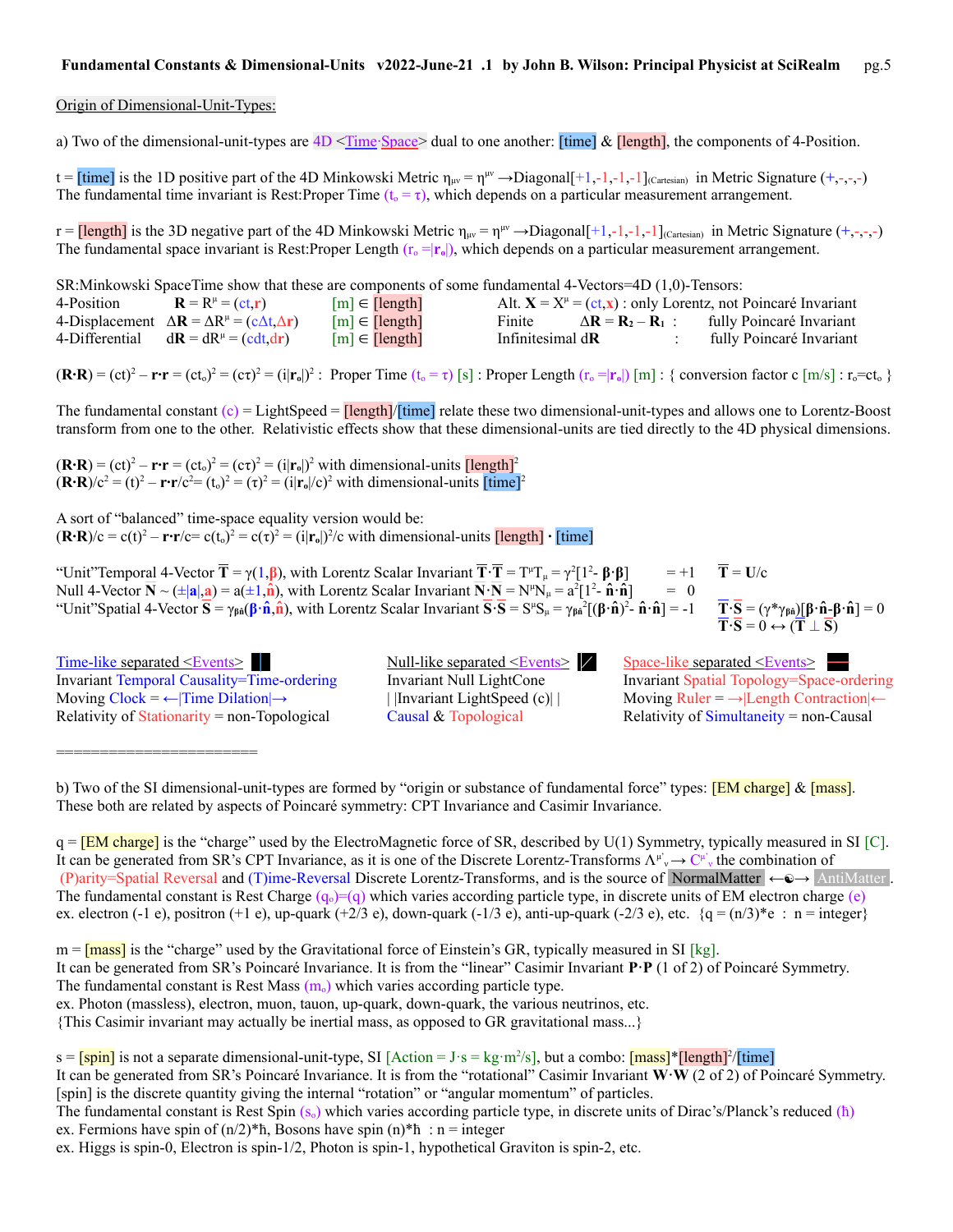Neglecting the weak and strong forces, all fundamental-particles and interestingly also black-holes (BH's) are totally described by: 4-Position  $\mathbf{R} = R^{\mu} = (ct, \mathbf{r})$ 4-Momentum  $P = P^{\mu} = (E/c, p) = m_0 U = m_0 cT$ , which incorporates momentum direction with *[mass]*, from linear Casimir Invariant  $4\text{-Spin }\mathbf{S} = \mathbf{S}^{\mu} = (\mathbf{s}^0,\mathbf{s}) = \mathbf{s}_0\mathbf{\overline{S}}$ , which incorporates an spatial axis with the **[spin]**, from rotational Casimir Invariant Charge q, which is directionless [EM charge], from CPT with 4-Velocity  $U = U^{\mu} = \gamma(c, \mathbf{u})$  : 4-"Unit"Temporal  $\overline{T} = \overline{T}^{\mu} = \gamma(1, \beta)$  : 4-"Unit"Spatial  $\overline{S} = \overline{S}^{\mu} = \gamma_{\beta \hat{n}}(\beta \cdot \hat{n}, \hat{n})$ ========================

c) Two of the dimensional-unit-types are formed by counting particle types:  $\frac{1}{2}$  [amount of substance] &  $\frac{1}{2}$  [luminous intensity] It sorts them into two different categories based on their **[spin]**, which again comes from Casimir Invariance of Poincaré.

The mole  $[mol]$  is a SI unit of  $[\text{amount of substance}]$ , giving a count of fermionic matter-particles with  $(n/2)$ <sup>\*h</sup>. Avogadro's Constatnt  $(N_A)$  is a fundamental constant related to  $\frac{1}{\text{amount of substance}}$ .

The candela  $\lceil \text{cd} \rceil$  is a SI unit of  $\lceil \text{luminous intensity} \rceil$ , giving a count of bosonic force-particles with  $(n)^* \hbar$ . {particularly photons} The luminous efficacy of 540 THz radiation  $(K_{CD})$  is a fundamental constant related to  $\frac{[{\text{luminous intensity}}]}{[{\text{luminous intensity}}]}$ .

d) One of the dimensional-unit-types is formed by the statistical count of information: [thermodynamic temperature].

The absolute temperature T is measured in  $[<sup>o</sup>K]$ , the SI unit of  $[thermodynamic$  temperature]. Boltzmann's Constant  $(k_B)$  is a fundamental constant related to **[thermodynamic temperature]**. Entropy  $S_{Ent} = k_B \ln \Omega$ : Energy ~  $k_B T$ : Ideal Gas Law PV = n  $k_B T$ : Boltzmann factor  $p_i \sim e^{k_A T}$  / Z

## Fundamental constants are 4-Scalar multipliers between fundamental physical 4-Vectors:

Now, bringing the SR 4-Vectors & 4-Scalars back into the picture. All of the fundamental constants are 4-Scalars=4D  $(0,0)$ -Tensors, giving natural scaling-multipliers between functions of 4-Vectors=4D (1,0)-Tensors and Dyadics=4D (2,0)-Tensors.

| $U = (c)T$                                                             | LightSpeed (c) is between 4-Velocity $U = \gamma(c, u)$ and 4-UnitTemporal $T = \gamma(1, \beta)$                                                                               |
|------------------------------------------------------------------------|---------------------------------------------------------------------------------------------------------------------------------------------------------------------------------|
| ${\bf P} = (m_0){\bf U} = (m_0{\bf c}){\bf T}$                         | RestMass (m <sub>o</sub> ) is between 4-Momentum $P = (E/c, p)$ and 4-Velocity $U = \gamma(c, u)$                                                                               |
| $S = (s_o)S$                                                           | RestSpin (s <sub>o</sub> ) is between 4-Spin $S = (s^0, s)$ and 4-UnitSpatial $\overline{S} = \gamma_{\beta \hat{n}}(\beta \cdot \hat{n}, \hat{n})$<br>: discrete unit of $(h)$ |
| $J = (q)N$                                                             | RestCharge (q) is between 4-ChargeFlux $J = (\rho c_j)$ and 4-(Dust)NumberFlux $N = (nc, n)$ : discrete unit of (e)                                                             |
| $P = (\hbar)K$                                                         | Planck's Constant (h) is between 4-Momentum $P = (E/c, p)$ and 4-WaveVector $K = (\omega/c, k)$                                                                                 |
| $\partial \cdot F^{\alpha\beta} = (\mu_0)J$                            | The Magnetic Constant ( $\mu_0$ ) is between Divergence of Faraday 4-Tensor $\partial \cdot F^{\alpha\beta}$ and 4-ChargeFlux $J = (\rho c_i j)$                                |
| $\mathbf{U} \cdot \mathbf{F}^{\alpha\beta} = (1/\mathbf{q})\mathbf{F}$ | RestCharge (q) is between Temporal Component of Faraday 4-Tensor $\mathbf{U} \cdot \mathbf{F}^{ab}$ and 4-Force $\mathbf{F} = \gamma(\dot{\mathbf{E}}/\mathbf{c}, \mathbf{f})$  |
| $\mathbf{\Theta} = (1/\mathbf{k}_B \mathbf{T}_o) \mathbf{U}$           | Boltzmann's Constant (k <sub>B</sub> ) is between 4-ThermalVector $\mathbf{\Theta} = (c/k_B T, \mathbf{u}/k_B T)$ and 4-Velocity $\mathbf{U} = \gamma(c, \mathbf{u})$           |
| $S_{Ent} = (k_B \ln \Omega) N$                                         | Boltzmann's Constant (k <sub>B</sub> ) is between 4-EntropyFlux $S_{Ent} = (S_{Ent}c_S_{Ent})$ and 4-(Dust)NumberFlux $N = (nc, n)$                                             |
| $G^{\mu\nu} = (8\pi G/c^4) T^{\mu\nu}$                                 | Gravitational Constant $(G)$ , between 4D $(2,0)$ -Tensors                                                                                                                      |
|                                                                        |                                                                                                                                                                                 |

It turns out that the Electric  $(\epsilon_0)$  and Magnetic  $(\mu_0)$  Constants are related:  $(\epsilon_0\mu_0) = 1/c^2$ Note: Faraday EM 4-Tensor F<sup> $\alpha\beta$ </sup> =  $\partial^{\alpha}A^{\beta}$  -  $\partial^{\beta}A^{\alpha} = (\partial^{\wedge}A)$  F  $F^{\alpha\beta}$  = AntiSymmetric 4D-(2,0)-Tensor

That these are fundamental constants are all 4-Scalars mean that all inertial observers must measure the same value for these constants. Unlike the human-made arbitrary units and their constant multipliers, which are only between the same dimensional-unittypes, these natural-constant-multipliers add and allow transformations between different combinations of dimensional-unit-types.

Arbitrary/Artificial/Human-Imposed:

========================

ex.  $[12 \text{ in } 1 \text{ ft}] = 1$  transforms only between  $\text{[length]} \& \text{[length]}$ ex.  $[60 s / 1 min] = 1$  transforms only between  $[time]$  &  $[time]$ 

Physical/Natural/Fundamental:

- ex. (c) transforms between [time] & [length]
- ex.  $(m_0)$  allows: generates the dimensional-unit-type of  $[mass]$
- ex.  $(q)$  allows: generates the dimensional-unit-type of  $[EM \space charge]$
- ex. (ћ) transforms between [mass]·[length] / [time] & {angle} / [length]
- ex. (k<sub>B</sub>) transforms between [mass] [length]<sup>2</sup> / [time]<sup>2</sup> & [thermodynamic temperature]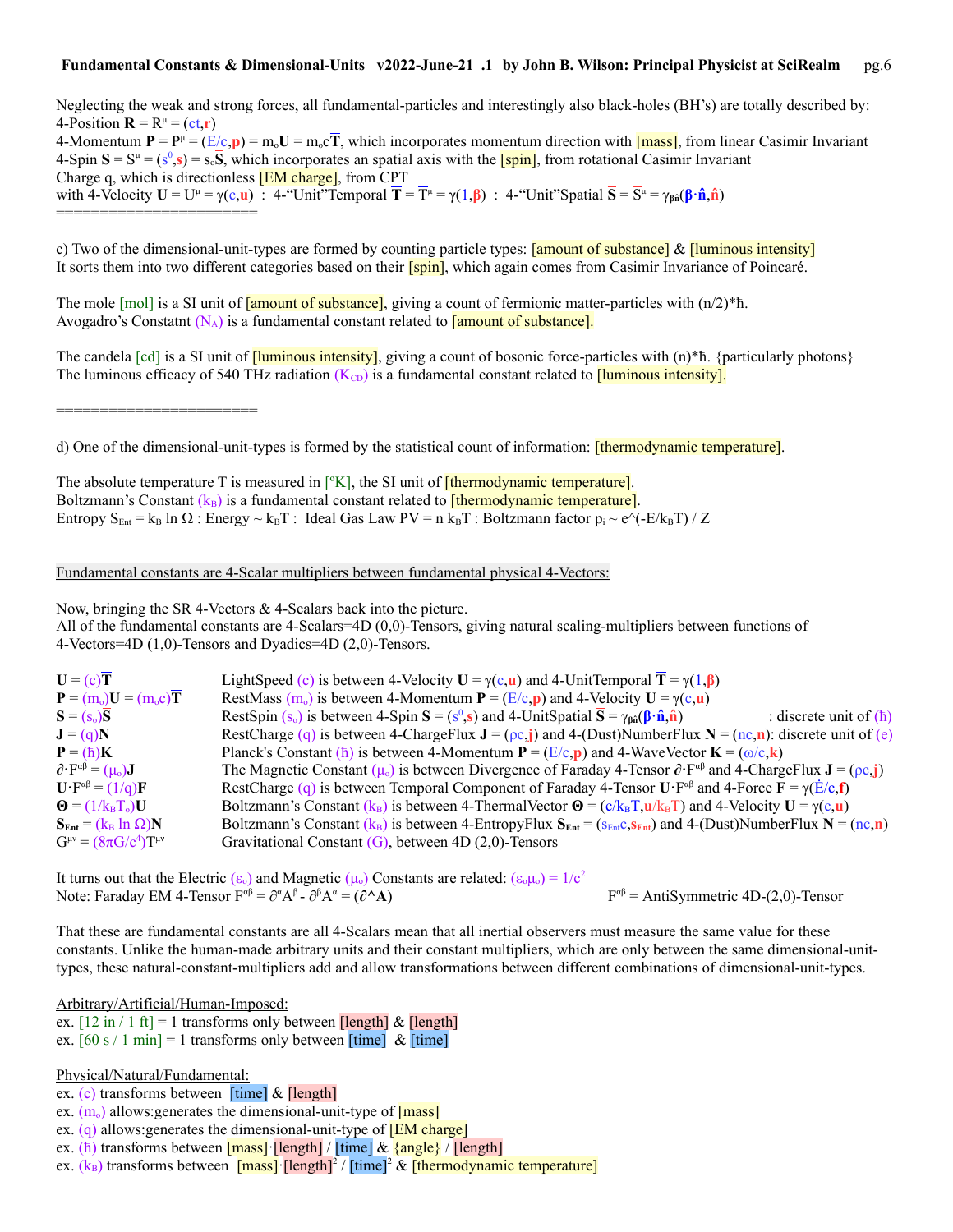Argument against VLS {Variable LightSpeed  $c = f(t, x)$ } theories:  $4$ -Position  $X = X^{\mu} = (ct, x)$ 4-Differential  $dX = dX^{\mu} = (cdt, dx)$ 4-Velocity  $U = U^{\mu} = \gamma(c, u)$  $\text{cd}\tau = \sqrt{[g_{\mu\nu}dX^{\mu}dX^{\nu}]} = \sqrt{[g_{\mu\nu}(dX^{\mu}/dt)(dX^{\nu}/dt)]}dt = \sqrt{[g_{\mu\nu}(dX^{\mu}/d\tau)(dX^{\nu}/d\tau)]}dt = \sqrt{[g_{\mu\nu}U^{\mu}U^{\nu}]}d\tau = \sqrt{[U\cdot U]}d\tau$ ================================================ For the Minkowski "Flat" SpaceTime Metric  $\eta_{\mu\nu} = \text{Diag}[1,-1,-1,-1]$  $\mathbf{U} \cdot \mathbf{U} = \mathbf{U}^{\mu} \mathbf{n}_{\mu\nu} \mathbf{U}^{\nu} = \gamma^2 [\mathbf{c}^2 - \mathbf{u} \cdot \mathbf{u}] = (\mathbf{c}^2)$  since  $\gamma = 1/\sqrt{[\mathbf{c}^2 - \mathbf{u} \cdot \mathbf{u}]}$ , which is the normal definition of the Lorentz Gamma Factor ================================================

For the GR "Weak-Field" Metric:

GR "Weak-Field" limiting-case... or alternately viewed as a small perturbation field ( $h_{uv}$ ) on the SR Minkowski Metric ( $n_{uv}$ ): SpaceTime Metric  $g_{\mu\nu} = \eta_{\mu\nu} + h_{\mu\nu}$ :  $\eta_{\mu\nu} = Diag[1,-1,-1,-1]$  :  $h_{\mu\nu} = (2\varphi/c^2)\delta_{\mu\nu}$  :  $g_{00} = (1+2\varphi/c^2)$  &  $g_{ii} = (-1+2\varphi/c^2)$  : Gravity potential  $(\varphi)$ 

cdτ =√[g<sub>μν</sub>dX<sup>µ</sup>dX`] = √[g<sub>μν</sub>(dX<sup>µ</sup>/dt)(dX'/dt)]dt = √[(1+2φ/c<sup>2</sup>)**c**<sup>2</sup>+(-1+2φ/c<sup>2</sup>)**u·u**]dt = √[c<sup>2</sup>+2φ**-u·u**+2φ**u·u**/c<sup>2</sup>]dt

 $d\tau = \sqrt{[1+2\varphi/c^2 - \mathbf{u} \cdot \mathbf{u}/c^2 + 2\varphi \mathbf{u} \cdot \mathbf{u}/c^4]}dt \sim \sqrt{[1+2\varphi/c^2 - \mathbf{u} \cdot \mathbf{u}/c^2 + {0...}}]dt = dt/\gamma_{\text{WeakGraw}}$  Assume O[1/c<sup>4</sup> Assume O[1/c<sup>4</sup>] factor  $\sim$  {0...}

So, "Weak-Gravity" Lorentz Factor  $\gamma_{\text{WeakGraw}} = 1/\sqrt{1+2\varphi/c^2} - \mathbf{u} \cdot \mathbf{u}/c^2$  and the Metric effectively is:  $g_{00} = (1+2\varphi/c^2) \& g_{ii} \rightarrow (-1)$  $\Delta \tau = 1/\gamma_{\text{WeakGrav}}\Delta t = \sqrt{[1+2\varphi/c^2 - \mathbf{u}\cdot\mathbf{u}/c^2} \Delta t$ : Aging rate slows down lower in gravity potential ( $\varphi$ ) and at higher velocity (**u**)

**U**⋅**U** = g<sub>μν</sub>U<sup>µ</sup>U<sup>v</sup> = (1+2φ/c<sup>2</sup>)(u<sup>0</sup>)<sup>2</sup> + (-1)(u<sup>i</sup>⋅u<sup>j</sup>) = γ<sup>2</sup>[(1+2φ/c<sup>2</sup>)c<sup>2</sup> + (-1)**u⋅u**] = γ<sup>2</sup>[(c<sup>2</sup>+2φc<sup>2</sup>/c<sup>2</sup>)–(**u⋅u**)] = γ<sup>2</sup>[c<sup>2</sup>+2φ-**u⋅u**]  $=\gamma^2 c^2[1+2\varphi/c^2-\mathbf{u}\cdot\mathbf{u}/c^2]=(c^2)$  since  $\gamma\to\gamma_{\text{WeakGraw}}$  for this metric, a "Weak-Field" Lorentz Gamma Factor

In both cases, one can view  ${U \cdot U = c^2}$  as a constraint equation for the variable U. If (c) is a constant, then it takes the normally 4 independent components of a 4-Vector down to only 3 for the 4-Velocity **U**.

Other 4-Vectors (with 4 independent components) can then be formed by multiplying a 4-Scalar times the 4-Velocity  $4$ -Momentum  $P = (mc, p) = m_0U = m_0\gamma(c, u) = m_0 * 4$ -Velocity U This 4-Vector has 4 independent components, {1 for m and 3 for  $\mathbf{p}$ } or {1 for m<sub>o</sub> and 3 for **U**}, with the (c) being a constant.  $P \cdot P = (m_o)^2 U \cdot U = (m_o c)^2$ 

The constraint given by the Lorentz Scalar Product of  $P$  has a variable m<sub>o</sub>, so  $P$  still has 4 independent components.

If, however, c is not constant, then 4-Momentum **P** would have 5 independent components,  $\{1 \text{ for } c, 1 \text{ for } m \text{ and } 3 \text{ for } p\}$ This would essentially break tensor rules, as one is trying to put 2 variables (c  $\&$  m) in a slot only built for one (the temporal). Also, this phenomenon is not experimentally observed. All the 4-Vectors have maximum limit of 4 independent components.

There are many physical 4-Vectors made by multiplying the 4-Velocity with different 4-Scalars

| 4-Momentum                                                                                          | ${\bf P} = {\bf P}^{\mu} = (E/c, {\bf p}) = (E_0/c^2) {\bf U} = m_0 {\bf U}$                                                 |
|-----------------------------------------------------------------------------------------------------|------------------------------------------------------------------------------------------------------------------------------|
| 4-WaveVector                                                                                        | $\mathbf{K} = \mathbf{K}^{\mu} = (\omega/c, \mathbf{k}) = (\omega_0/c^2) \mathbf{U}$                                         |
| 4-(Dust)NumberFlux                                                                                  | $N = N^{\mu} = (nc, n) = (n_{o})U$                                                                                           |
| 4-Current(Density)=4-ChargeFlux $\mathbf{J} = J^{\mu} = (\rho c, \mathbf{j}) = (\rho_0) \mathbf{U}$ |                                                                                                                              |
| 4-(EM)VectorPotential                                                                               | $A = A^{\mu} = (\phi/c, a) = (\phi_0/c^2)U$                                                                                  |
| 4-ThermalVector                                                                                     | $\mathbf{\Theta} = \mathbf{\Theta}^{\mu} = (c/k_{\text{B}}T_{\text{v}}\mathbf{\theta}) = (1/k_{\text{B}}T_{\text{v}})U$      |
|                                                                                                     | etc. These are all "Temporal" 4-Vectors, as 4-Velocity $U = cT = c * 4$ -"Unit"Temporal = $c\gamma(1, \beta) = \gamma(c, u)$ |

One also has the same trick with a "Spatial" 4-Vector  $\overline{S} = \gamma_{\beta \hat{n}}(\beta \cdot \hat{n}, \hat{n})$ . The "Unit"Spatial 4-Vector **S** has 3 independent components. There is a 4-Scalar RestSpin  $(s_0)$ , 1 independent component.  $4\text{-Spin }S = S^{\mu} = (s^0, s) = (s_0)\overline{S}$ , has 4 independent components.

================================================

 $\text{Aside: } \mathbf{P} \cdot \mathbf{\Theta} = \text{m}_o \mathbf{U} \cdot (1/\text{k}_B \mathbf{T}_o) \mathbf{U} = (\text{m}_o/\text{k}_B \mathbf{T}_o) \mathbf{U} \cdot \mathbf{U} = (\text{m}_o/\text{k}_B \mathbf{T}_o)(c^2) = (\text{E}_o/\text{k}_B \mathbf{T}_o) = (\text{E}_o/\text{k}_B \mathbf{T} - \mathbf{p} \cdot \mathbf{\Theta}) = (\text{E}_o/\text{k}_B \mathbf{T} - \mathbf{p} \cdot \mathbf{\Theta})$ which gives the  $(E / k_B T)$  factor seen in particle distribution functions, which are invariant counting operations.

Ideal Gas Law in Manifestly-Invariant-Tensor-Form

 $(p_0)$ **Θ** = **N**  $[(N/m^2) \cdot (1/N \cdot s) = (\#/m^2 \cdot s)]$ The Lorentz Scalar Pressure  $*$  4-ThermalVector = 4-"Dust"NumberFlux  $(p_o)(1/[k_BT_o])U = (n_o)U$  $(p_o/[k_B T_o]) = (n_o)$  $(p_0/[k_B T_0]) = (N_0/V_0)$  $p_{o}V_{o} = N_{o}k_{B}T_{o}$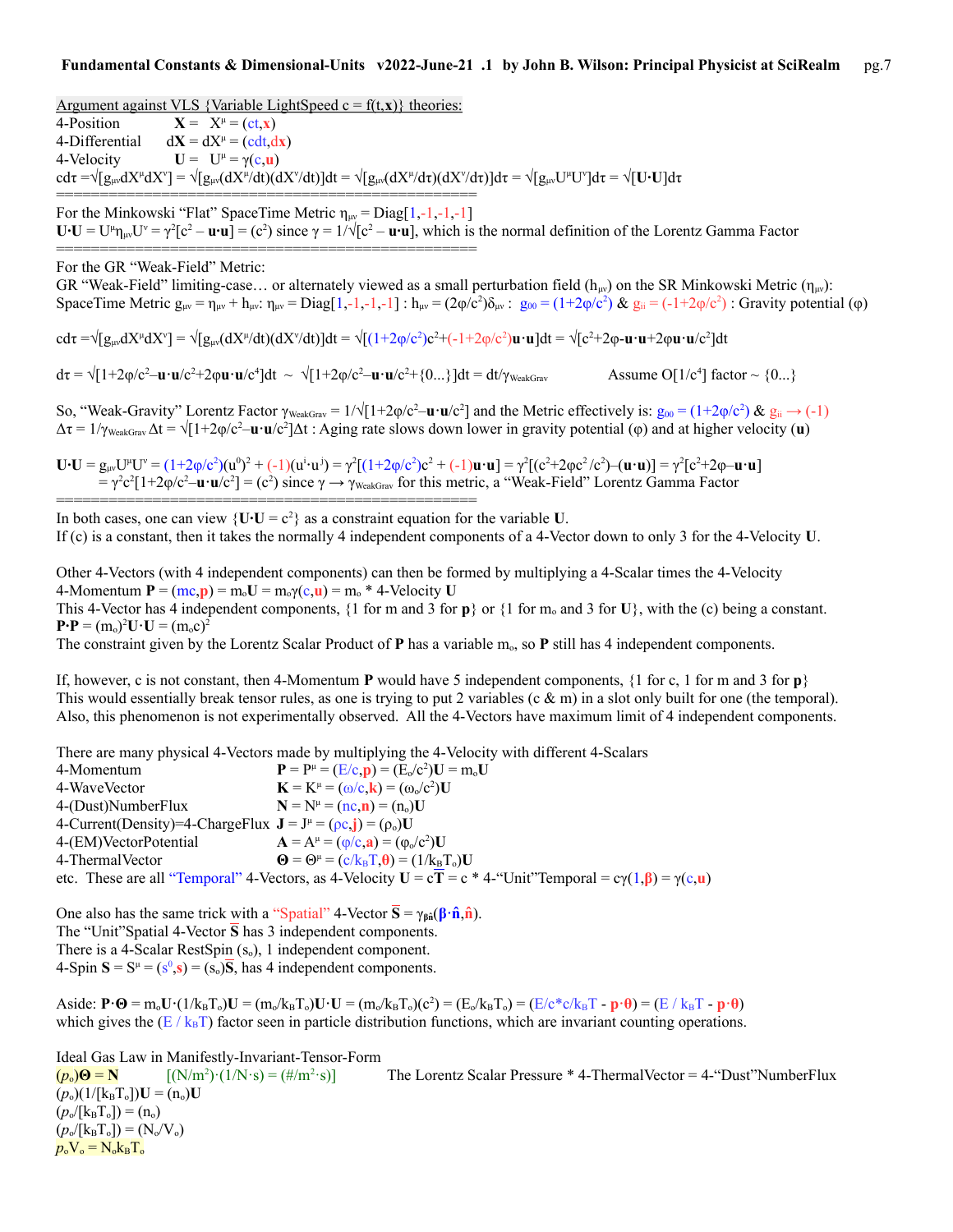#### Tensor Types:

This idea is mostly based on the tensor argument that there are only so many independent components that fit in a given tensor.

4-Scalar S: a 4D (0,0)-Tensor has at most  $(4^0 = 1)$  independent component. S can be a function of spacetime, such as  $S = S(t, x)$ , meaning that it's value at different spacetime event can vary, but all inertial observers must measure the same value at each of those points.

 $4$ -Vector  $V = V^{\mu}$ : a 4D (1,0)-Tensor has at most (4<sup>1</sup> = 4) independent components. Again, V<sup> $\mu$ </sup> could be V<sup> $\mu$ </sup>(t,**x**). Each component could be a function of time and space. But, the values are constrained; the Lorentz Scalar Product V<sup>µ</sup>·V<sup>*v*</sup> must again be an invariant scalar. When building the various physical 4-Vectors, one notices that they all have 4 independent components except for the 4-"Unit"Temporal, the 4-Velocity, and the 4-"Unit"Spatial, which only have 3 independent components. Other physical 4-Vectors are then created by multiplying by a Lorentz 4-Scalar (1 component). (3+1=4). So 4-Momentum, 4-WaveVector, 4-VectorPotential, 4-Acceleration, 4-Force, 4-Position, 4-Gradient etc. They all have 4 independent components.

 $\frac{4\text{-Tensor}}{T} = T^{\mu\nu}$ : a 4D (2,0)-Tensor has at most ( $4^2 = 16$ ) independent components. These can be decomposed into symmetric and anti-symmetric parts in an relativistically invariant way. Symmetric 4-Tensors have at most 10 independent components (ex. Stress-Energy Tensor), Anti-Symmetric 4-Tensors have at most 6 independent components (ex. Faraday EM Tensor, 4-Angular-Momentum Tensor). For a long time I was confused by the Faraday tensor  $F^{\mu\nu} = \partial \wedge A$  because it is made from the 4-Gradient  $\partial$  and the 4-VectorPotential **A**. (4+4=8) components. However, there are two EM invariants, which act as constraint equations, removing 2 of the 8 components, giving just 6 as the Anti-symmetric tensor must have. Likewise, the 4-Angular-Momentum Tensor  $M^{\mu\nu} = \mathbf{R} \wedge \mathbf{P} (4+4=8)$ has 2 invariants, again dropping the number of components to 6. Thinking along the same line, the 10 components of the Symmetric Stress energy tensor are matched by the 10 Conservation Laws known from Poincare symmetry.

#### Building SpaceTime:

"Unit"Temporal 4-Vector  $\overline{T} = \gamma(1,\beta)$ , with Lorentz Scalar Invariant  $\overline{T} \cdot \overline{T} = T^{\mu}T_{\mu} = \gamma^2 [1^2$  $= +1$  **T** = U/c Null 4-Vector  $\mathbf{\bar{N}} \sim (\pm |\mathbf{a}|, \mathbf{a}) = \mathbf{a}(\pm 1, \hat{\mathbf{n}})$ , with Lorentz Scalar Invariant  $\mathbf{\bar{N}} \cdot \mathbf{\bar{N}} = \mathbf{N}^{\mu} \mathbf{N}_{\mu} = \mathbf{a}^2 [1^2 \cdot \hat{\mathbf{n}} \cdot \hat{\mathbf{n}}] = 0$ "Unit"Spatial 4-Vector  $\overline{S} = \gamma_{\beta \hat{n}}(\beta \cdot \hat{n}, \hat{n})$ , with Lorentz Scalar Invariant  $\overline{S} \cdot \overline{S} = S^{\mu} S_{\mu} = \gamma_{\beta \hat{n}}^2 [(\beta \cdot \hat{n})^2]$  $\overline{\mathbf{T}} \cdot \overline{\mathbf{S}} = (\gamma^* \gamma_{\beta \hat{\mathbf{n}}})[\beta \cdot \hat{\mathbf{n}} - \beta \cdot \hat{\mathbf{n}}] = 0$  $\overline{T} \cdot \overline{S} = 0 \leftrightarrow (\overline{T} \perp \overline{S})$ 

So, one can think of SpaceTime as being built from the primitive 4-Vectors:  $4$ -"Unit"Temporal  $\overline{T} = \gamma(1, \beta)$ 4-"Unit"Spatial **S** = γ**βn̂**(**β·n̂**,**n̂**) and the various 4-Scalar Invariants which Substantiate these <events>.

### Further Study:

Dimensional Analysis Directed Dimensions Orientational Analysis Buckingham π-Theorem Dimensionless Parameters Dimensional Equivalences Affine vs. Vector Quantities, Position vs. Displacement Fundamental Coldness (& possible negative temperature) Thermodynamic Beta βvs Temperature T

Invariant Energy equivalents:

| Energy E <sub>o</sub>                      | Fundamental Constant                                       | Particle/Field Dependent Invariant                       |
|--------------------------------------------|------------------------------------------------------------|----------------------------------------------------------|
| $= c2mo$                                   | LightSpeed $(c)$                                           | Rest Mass $(m_0)$                                        |
| $=$ h <sub>o</sub>                         | Dirac Constant $(h)$                                       | Rest Angular Frequency of Wave $(\omega_0)$              |
| $= k_B T_0$                                | Boltzmann Constant $(k_B)$                                 | Rest Temperature $(T_0)$                                 |
| $= q\varphi$ <sub>o</sub>                  | Elementary Charge (e)                                      | Charge $(q=n*e/3)$ & Rest Scalar Potential $(\varphi_0)$ |
| $= -GMm/r$                                 | Gravitational Constant (G)                                 | Mass & Length                                            |
| $= (1/2) n_0 [\epsilon_0 e^2 + \mu_0 b^2]$ | Electric, Magnetic Constants ( $\varepsilon_{0},\mu_{0}$ ) | EM field $(e,b)$ from Faraday Tensor, #Density $(n_0)$   |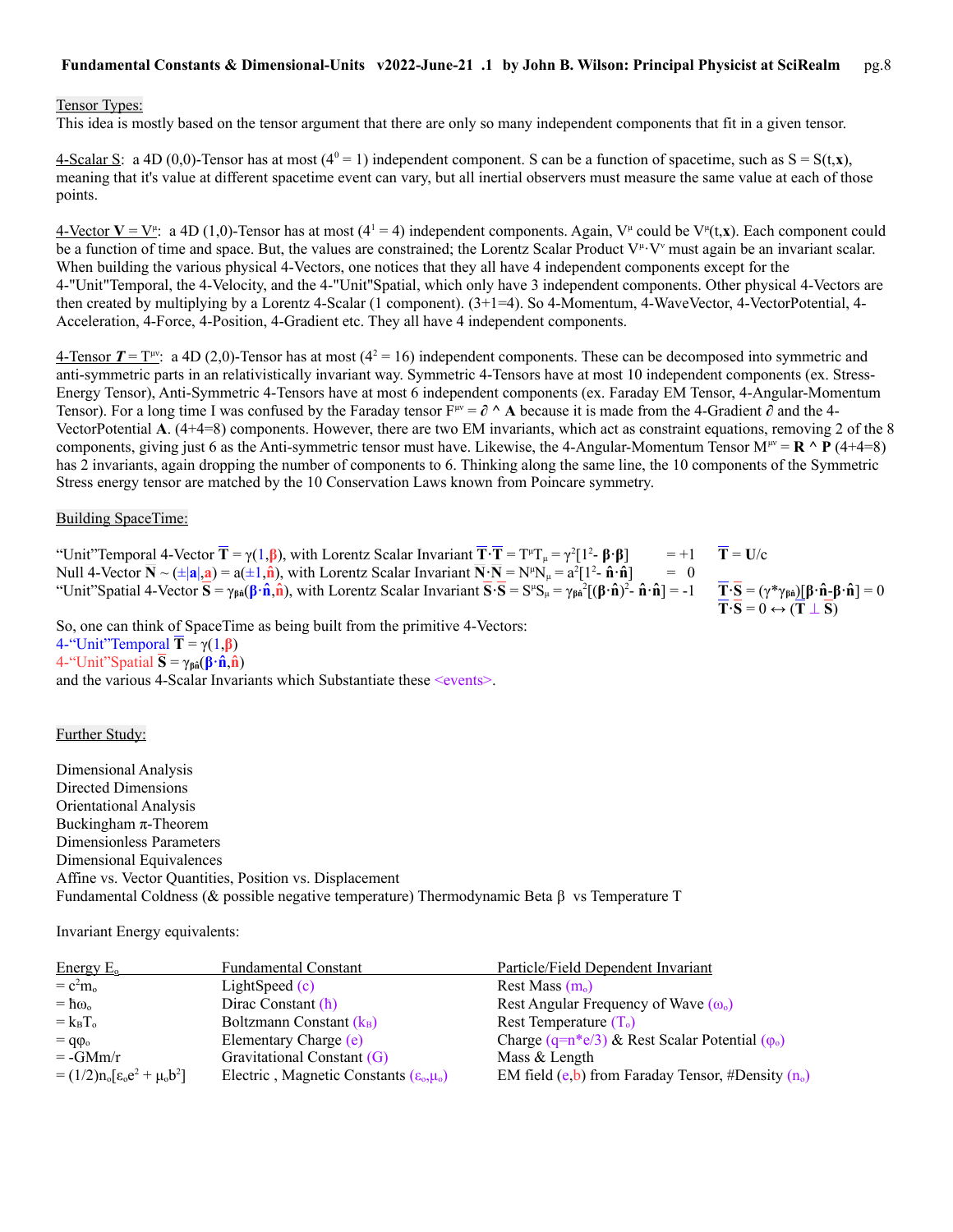Measuring Both One-way LightSpeeds  $(c)$  with single Rod-Clock = (Spinning Rotor): Laser Beam from left-to-right, through rotor, split, mirror, back thru rotor right-to-left, velocities  $= v_{\text{beam}}$  to be determined

Rotor cylinder: length:  $L =$  End - Start radius: R rotation rate: ω



Start with the simple case of a single set of paired notches at Start and End of Rotor: Rotor Start notch angle =  $\theta_s$ Rotor End notch angle =  $\theta_e$ 

Shine a laser parallel to rotor length such that it is blocked by a disc unless it goes through a notch. If the laser passes both notches (start & end), it will shine (creating a dot) on a screen/detector beyond rotor. If there is a light on screen during rotation, then: Rotor length  $(L)$  is the Rod: standard of  $[length]$ 

Rotor angular velocity  $(\omega)$  is the Clock: standard of  $[time]$ 

Rotor cylinder rotates at constant angular velocity ω Angular Position of Rotor at time t:  $\theta = \omega t$ 

Beam packet position along Rotor:  $x = v_{beam} * t$ Beam packet begins at Start Disk:  $T = 0$ Beam packet reaches End Disc:  $T = L / v_{beam}$ Time that End Rotor Notch Position = Start Rotor Notch Position:  $T = (\theta_e - \theta_s) / \omega$ 

Solve:  $(\theta_e - \theta_s) / \omega = L / v_{beam}$  $v_{\text{beam}} = L\omega / (\theta_{\text{e}} - \theta_{\text{s}})$ 

Ideally, we want the notches to be at the same angular position  $(\theta_e - \theta_s) = 2\pi$ , so that a full rotation is required. This way, a stationary Rotor passes the light beam, and there is no complication of measuring notch positions. In the ideal case, in which the Rotor makes one complete  $2\pi$  rotation during the light beam down its length:  $v_{\text{beam}} = L\omega / 2\pi$ 

 $v_{rotation} = \omega R$ , with R the radius of the Rotor and  $v_{rotation}$  the max outer edge speed

We want  $v_{\text{beam}} \gg v_{\text{rotation}}$ , so that relativistic effects of rotation are minimized. Lω / 2π >> ωR  $L / 2\pi >> R$  $L >> 2πR = C$ We want the Length of the Rotator  $\gg$  Circumference of the Rotator

Now, the technological complications:

To get best balance of Rotor, and the least acceleration issues, use N equally-spaced notches instead of a single notch on both ends. This also reduces the necessary angular velocity to something more technologically feasible. Let all notch-pairs line up during during zero rotation, then again, no "measurement" required. Then,  $v_{beam} = L\omega / (\theta_{n+1} - \theta_n) = NL\omega / 2\pi$ 

Now, let's add in another aspect, a return beam.

By adding in a beam-splitter and mirror, we should be able to arrange the setup so that a right-to-left beam also goes along the Rotor. This beam would be the from the original that made it left-to-right thru Start notch  $(n)$  and End notch  $(n+1)$ . After bouncing off a splitter and mirror, one can arrange for the return beam to go through End notch  $(m)$  and Start notch  $(m+1)$ . If one is able to simply get a dot on the Start side detector, then the velocity of the return beam should match the velocity of the initial beam. The exact timing of when a dot appears on the screen is not important and doesn't have to be measured. It is simply the case that if one gets dots on both screens that the one-way speeds are equivalent and isotropy is the case. Then, of course, the whole experimental setup can be rotated, translated, etc. to prove full 3D or 4D isotropy.

Alternately, one might just use a set of several lasers, some LtR and some RtL. If dots appear on all detectors, then isotropy is the case.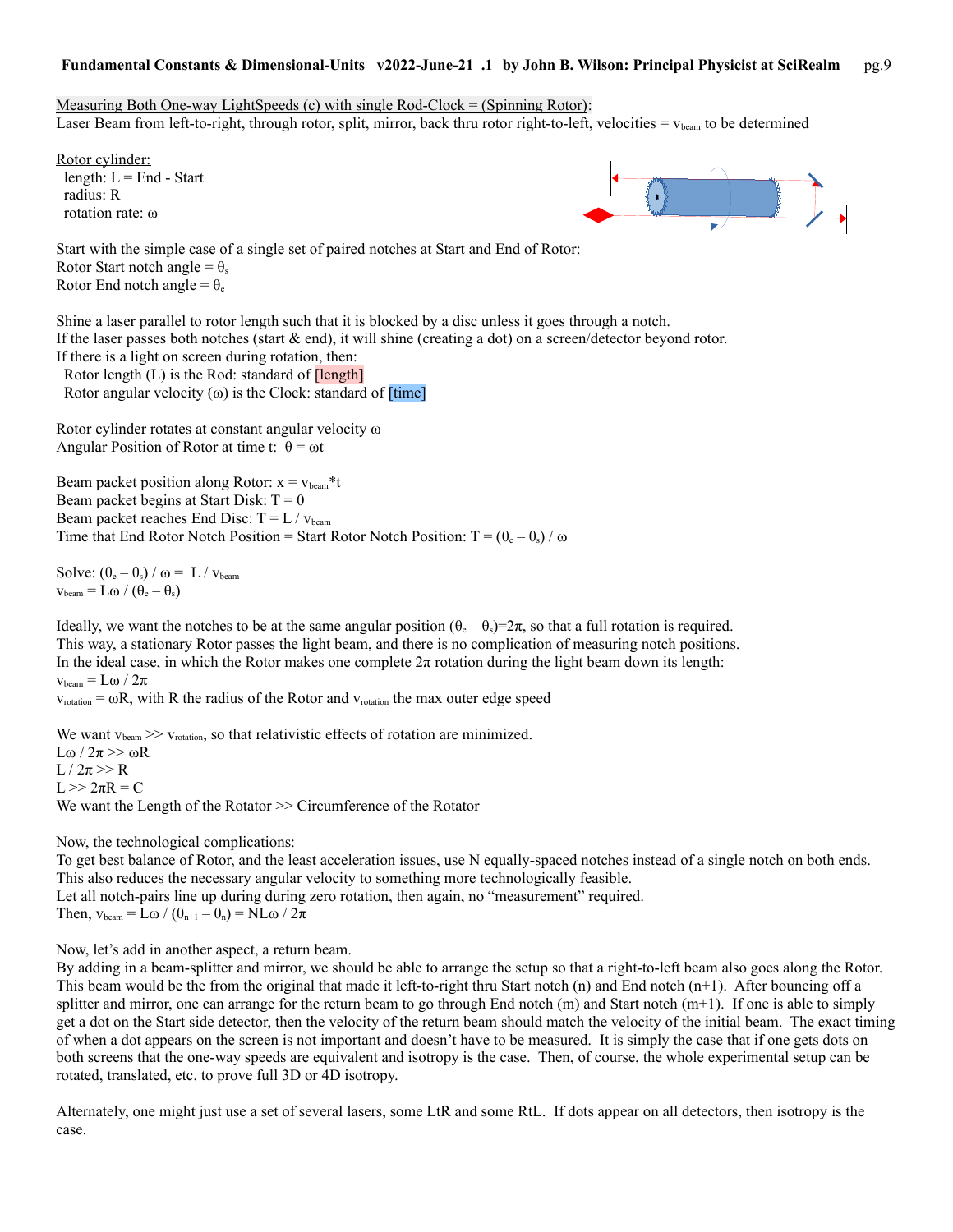Realistic values of experiment, based on technological aspects: Smallest Drilled Holes  $\sim 6$  [microns], or 6\*10^-6 [m] https://phys.org/news/2005-11-precision-breakthrough-world-smallest-hole.html Fastest Rotor  $\sim 1*10^6$  [rpm] <https://www.livescience.com/3075-spin-record-set-1-million-rpm.html> https://www.celeroton.com/en/technology/magnetic-bearings.html https://www.celeroton.com/fileadmin/user\_upload/technologie/tech-blog/Design\_of\_ultrahigh\_speed\_optical\_beam\_chopper\_rotors.pdf

 $L \sim 1$  [dm] = 0.1 [m] ω ~ 10<sup>6</sup> [rpm] = 104719.755 [rad/sec] = (10<sup>6</sup> rpm)(2π rad/1 rev)(1 min/60 sec) ~ 10<sup>5</sup> [rad/sec] So,  $\text{L}\omega \sim 10^4 \text{ [rad} \cdot \text{m/sec]}$ But,  $v_{\text{beam}} = c \sim 3$  \* 10<sup>8</sup> [m/sec] is very fast θ<sub>e</sub> has to be very close to θ<sub>s</sub>:  $(\theta_e - \theta_s) \sim 10^{-4}$  [rad]  $\sim 10^{-3}$  [deg] However, measuring angular displacement to this accuracy is technologically feasible.